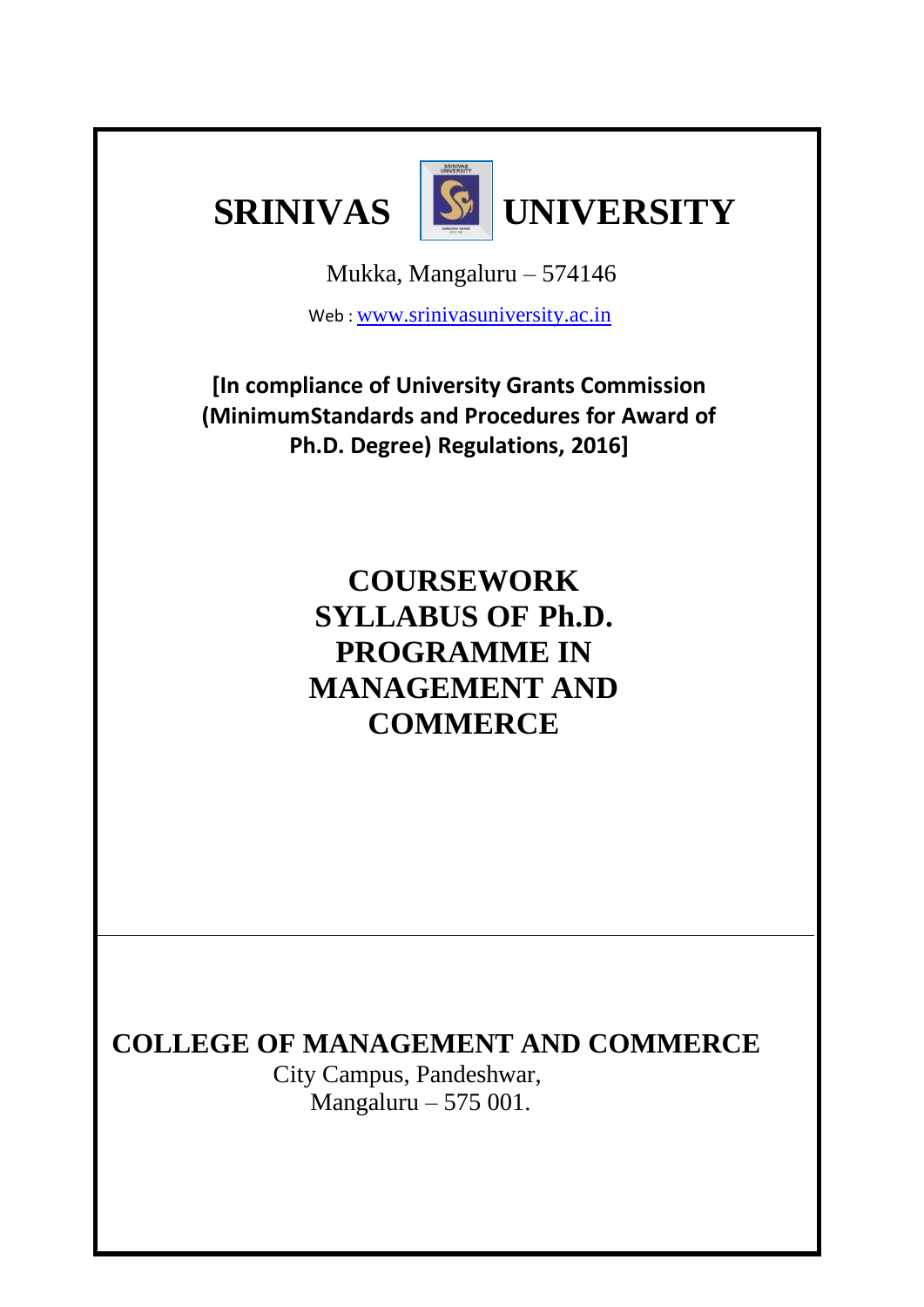# **SRINIVAS UNIVERSITY COLLEGE OF MANAGEMENT & COMMERCE Ph.D. PROGRAMME SYLLABUS OF COURSEWORK**

# **A. COURSEWORK PATTERN 400 M**

| Sl.            | <b>Subjects</b>                      | Exam           | <b>Credits</b> | <b>Internal</b> | <b>External</b> | <b>Marks</b> |
|----------------|--------------------------------------|----------------|----------------|-----------------|-----------------|--------------|
| No.            |                                      | (Hours)        |                | <b>Marks</b>    | <b>Marks</b>    |              |
| 1              | Qualitative $\&$<br>Quantitative     | 2              | 4              | 50              | 50              | 100          |
|                | Research Methods in Business         |                |                |                 |                 |              |
|                | Management / Commerce                |                |                |                 |                 |              |
| $\overline{2}$ | <b>Advanced Topics in Business</b>   | $\overline{2}$ | 4              | 50              | 50              | 100          |
|                | Management / Commerce                |                |                |                 |                 |              |
| 3              | Publication and Presentation of      | 2              | 4              | 50              | 50              | 100          |
|                | <b>Industry and Company Analysis</b> |                |                |                 |                 |              |
| 4              | Research and Publication Ethics      | $\overline{2}$ | 4              | 50              | 50              | 100          |
|                | and Review of Literature             |                | $(1+3)$        |                 |                 |              |
|                |                                      |                |                |                 |                 |              |
|                | <b>Total</b>                         |                | 16             | 200             | 200             | 400          |
|                |                                      |                |                |                 |                 |              |

## **B. COURSEWORK SYLLABUS**

## **1. Qualitative & Quantitative Research Methods in Business Management & Commerce 100 M**

Internal Marks : 50 University Examination Marks : 50

Unit 1:Various Research methods & Methodologies & Their Applications. Unit 2:Empirical Research, Hypothesis Testing, Data Collection, Analysis & Interpretation. Unit 3:Focus Group Interactions & Model Building.

Unit 4.:Data Analysis using MS Excel.

Unit 5:Online course Certification on Research Methodology or Research Techniques from,SWAYAM /SWAYAM ARPIT.

**Note**: Submit Hand written Assignment for Unit 1 to Unit 4 (4 Assignments). Submit Online Certificate obtained SWAYAM/SWAYAM ARPIT Refresher Programme in Research Methodology.

**Examination Pattern**: Answer any 5 questions from 6, each carries 10 Marks. These questions should cover all four units.

## **2. Subject Paper :Advanced Topics in Business Management / Commerce 100 M**

Internal Marks : 50 University Examination Marks : 50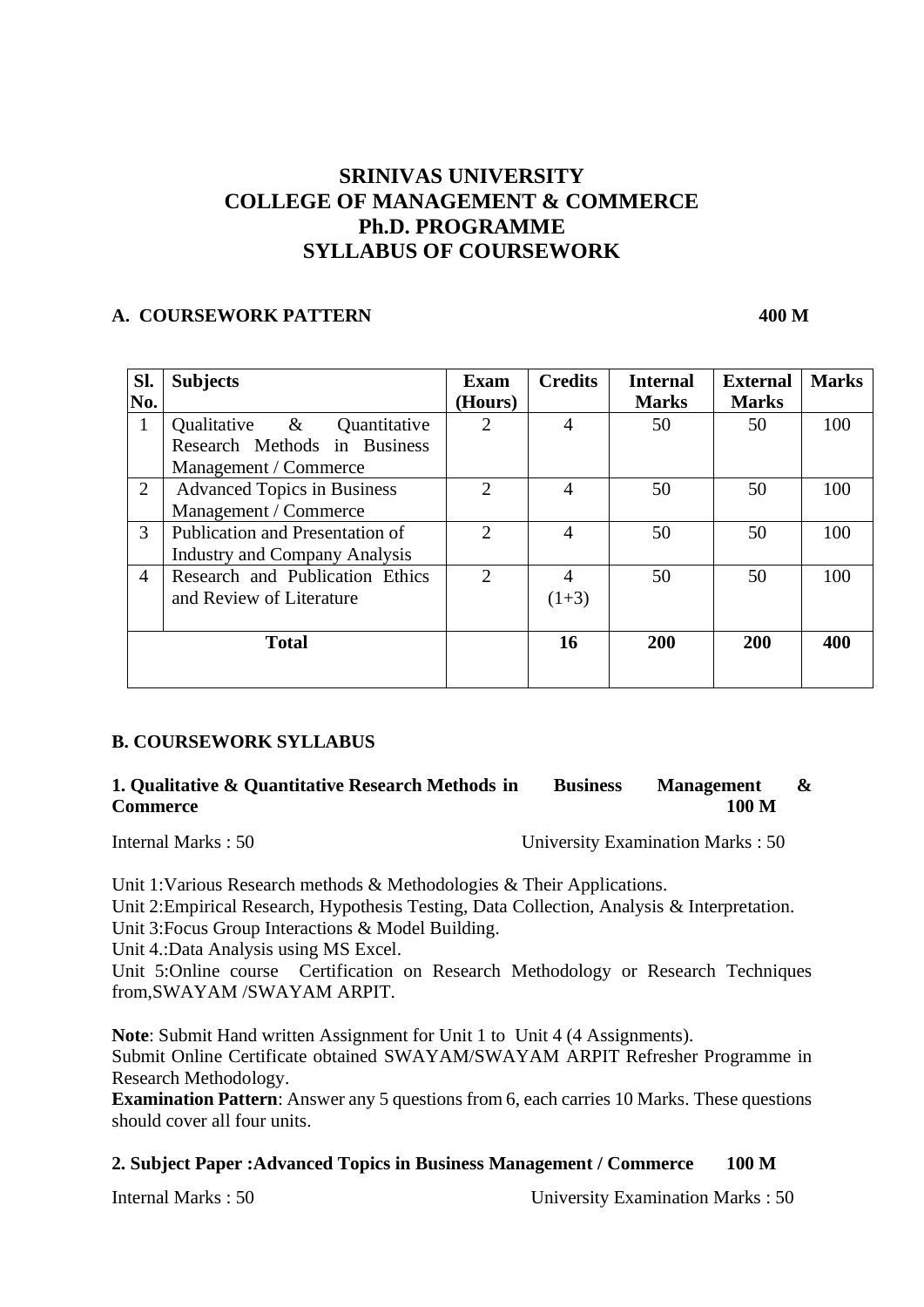Unit 1. People, Management, and Policy. Unit 2.Money : Economics, Finance, and Accounting . Unit 3. Markets & Strategy. Unit 4. Systems & Processes . Unit 5.Organizational Behaviour.

**Note :** Prepare and submit 250 MCQs Questions with answer in electronic format (From each unit 50 Questions). **Examination Pattern:** Answer all 50 questions, each carries 1 mark.

# **3. Publication and Presentation of Industry and Company Analysis 100 M**

Internal Marks : 50 University Examination Marks : 50

Case Study on a Company/Organisation/Industry  $-1$  - 25 M Case Study on a Company/ Organisation/Industry  $-2$  - 25 M

**Examination pattern:** Answer any 5 Questions from 6, each carries 10 marks (3 Questions from Industry Analysis Paper and 3 Questions from Company Analysis Paper)

## **4. Research and Publication Ethics and Review of Literature 100 M**

Internal Marks : 50 University Examination Marks : 50

**Research and Publication Ethics Workshop Syllabus (As per latest UGC norms)Theory**: *RPE 01: Philosophy and Ethics:* Introduction to philosophy: definition, nature and scope, concept branches, Ethics: definition, moral philosophy, nature of moral judgements and reactions.

*RPE 02: Scientific Conduct:* Ethics with respect to science and research, intellectual honesty, and research integrity, Scientific misconducts: Falsification, Fabrication, and Plagiarism (PFP), Redundant *Publications:* duplicating and overlap publications, salami slicing, Selective reporting and misrepresentation of data

*RPE 03: Publication Ethics:* Publication ethics definition, introduction and importance, Best Practices and standard setting initiatives and guidelines,: COPE, WAME etc., conflicts of interest, Publication misconduct: definition, concept, problems that lead to uetical behavior and vice versa, types, Violationof publication ethics, authorship and contributorship, Identification of publication misconduct, complaints and appeals, Predator Publishers and journals. Practice:

*RPE 04: Open Access Publishing:* Open access publication and initiatives, Software tool to identify predatory publication developed by SPPU, Journal finder and journal suggestion tools, *RPE 05: Publication Misconduct:* Group Discussion on Subject specific ethical issues, FFP authorship, Conflict of interest, Complaints and appeals: examples and fraud from India and abroad. Use of plagiarism software like urkund, Turnitin, Drillbit and other open source software tools.

*RPE 06: Database and Research Metrics:* Indexing databases, citation databases: Web of science, Scopus etc. Research Metrics: Impact factor of Journal Citation Report, SNIP, SJR, IPP, Cite Score, Metrics: h-index, g index, i10 index, altmetrics.

## **Review of Literature on Research Topic**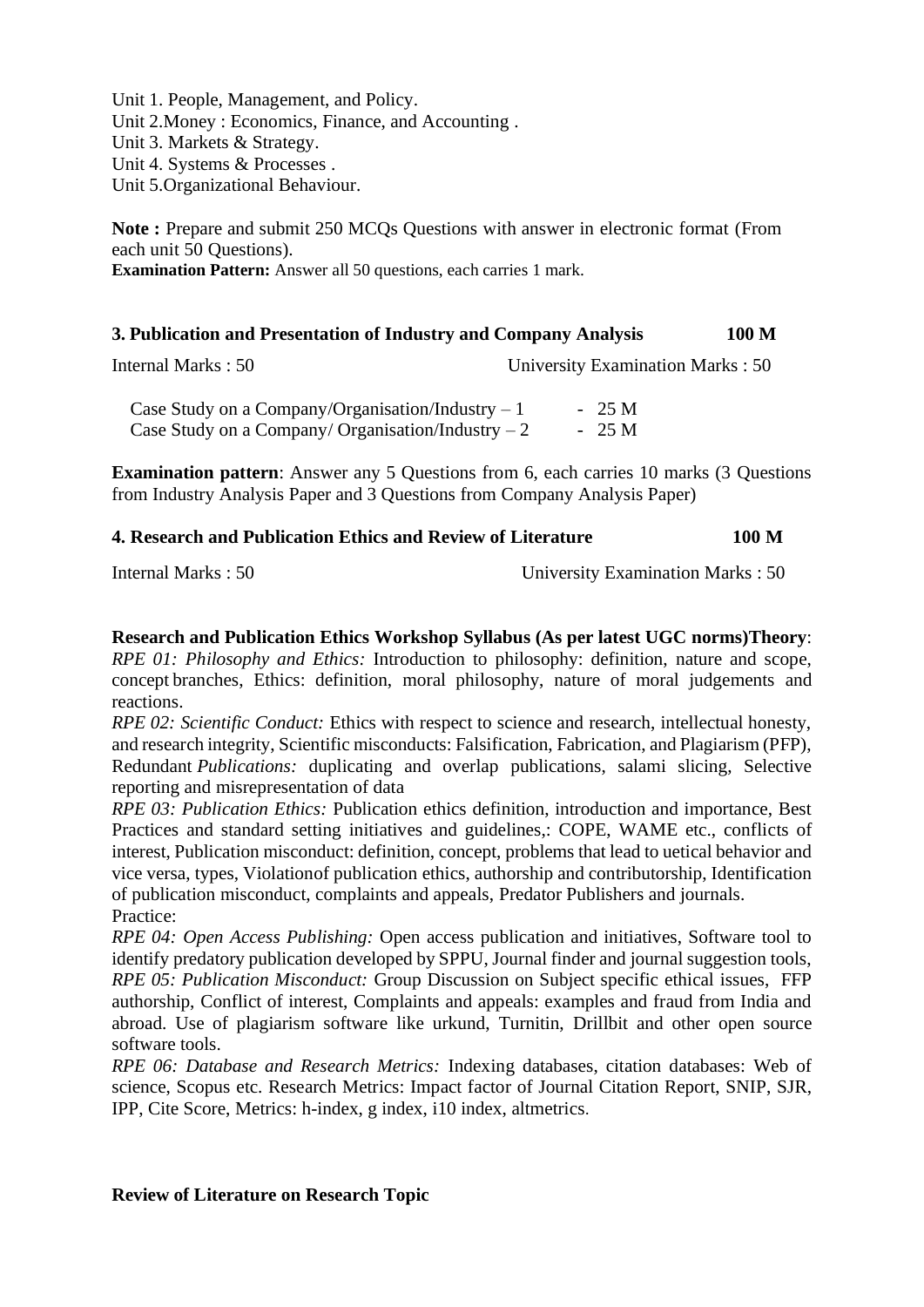Topic Identification, preparing a Review Article on the identified topic with minimum 10 book reference, 75 research article reference, & 10 website reference, PPT Presentation & Publication of Review Article

**Examination pattern:** Answer any 5 Questions from 6, each carries 10 marks (Guide will prepare 2 Questions from Research and Publication Ethics and 4 Questions from Literature Review Article).

## **Minimum for Pass Required: 50% Marks in each Individual Subject.**

## **Detailed Syllabus for Qualitative & Quantitative Research Methods in Business Management & Commerce**

**Unit 1:**Various Research methods,Methodologies,Their Applications.

Research Methodology: Introduction to Scientific Research, Meaning, Objectives and Significance of Research Motivation in Research, Types of research approaches, Quantitative research methods, Research methods versus methodology, Research process, Criteria of good research, Research problems, Necessity of defining the problem, Technique involved in defining the problem, Design and Development Research Methods, Meaning of research design, Need for research design, Features of a good design, Different research designs, Basic principles of experimental designs, Ethics in research, Building expertise in the areas of interest, generating the base content in the selected area, literature survey for research work, arriving at directions of research, Formulation of research title, development of criteria based research proposal.

**Unit 2:**Empirical Research, Hypothesis Testing, Data Collection, Analysis &Interpretation. Sampling Fundamentals,Basic Concepts Concerning Testing of Hypotheses, Collection of Primary Data ,Collection of Secondary Data , Selection of Appropriate Method for Data Collection. Measurement in Research,Measurement Scales, Processing Operations,Some Problems in Processing Elements/Types of Analysis ,Statistics in Research,Report Writing.

## **Unit 3**:Focus Group Interactions & Model Building

Focus Group Interaction,Types,Guidelines for focus group interaction,Advantages and criticism,Data analysis of Focus Group.The need for Model Building, Modelling Exercise Types of Models, Probability Models Models Based on Differential Equations, The ANOVA Model, Regression Models, Structural Equation Modelling, Glimpses of Some Other Models.

## **Unit 4 :**Data Analysis using MS Excel

Introduction to Spreadsheets Spreadsheet Functions to Organize Data, Introduction to Filtering, Pivot Tables, and Charts, Advanced Graphing and Charting.

# **Unit 5:**

Online Certification Course based on Research Methodology from SWAYAM/SWAYAM ARPIT Refresher Programme.

## **References**

1.C. R. Kothari, Research Methodology Methods & Techniques, 2nd Edition, Wishwa Pakashan Publishers.

2.Misra R.P, Research Methodology – A Hand Book, Concept publishing Company, New Delhi 1988

3.Grey Harvey*,Excel for Dummies*,Wiley Publising Inc

4.Yogesh Kumar Singh,*Fundamentals of Research Methodology* and Statistics,New AGE International Publishers